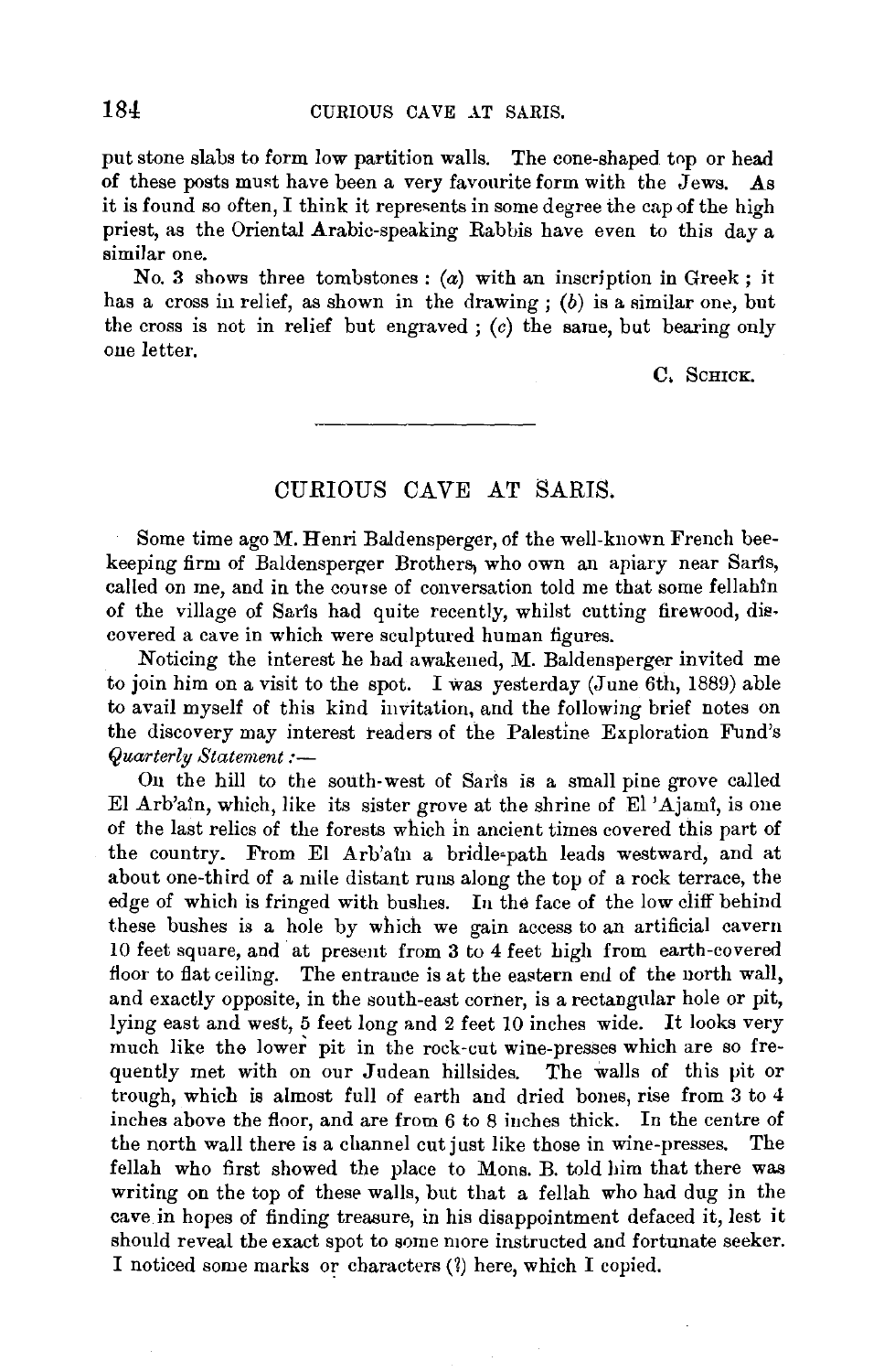About the centre of the east wall of the cave, which wall, being more exposed to the weather than other parts of the chamber, is much broken. is a rudely carved human figure in relief. The length of the body, in-



cluding the head, is 14 inches; distance between elbows of uplifted arms, 9 inches.

On the northern wall at its western eud, near the corner, is another figure, also with uplifted arms. Length of body, seen between present surface of floor and top of head, just 1 foot ; between the elbows, 7 inches. The legs, if it has any, must be dug for. We had no digging tools with us.

Excavation may show another trough in this corner. The whole place is dug out of the *nari* rock, which is soft to work, but becomes hardened by exposure to the air. I broke a fragment away from the eastern wall, and found it very hard.

Leaving it to others to fix the age of this cave, I would only remark that, judging from the way in which the figures stand out from the walls, 1 believe that they were cut at the same time that the eave was hewn out.

We saw no trace of cistern cement in any part of the chamber, nor could we find traces of a wine-press either on the terrace above or on that just outside it. Excavations may reveal more.

J. E. HANAUER.

## INSCRIPTION AT BEIT EL KHŬLIL.

ON August 1st, 1889, I for the first time visited the mysterious ruin on the plateau about three miles north-west of Hebron, known as "Ramet el Khŭlîl," or "Beit el Khŭlîl."

It was about 6 p.m. when we entered the place through a gap in the western wall, and watered our horses at the troughs at the north-west corner of the. platform that surrounds the beautifully-constructed Roman